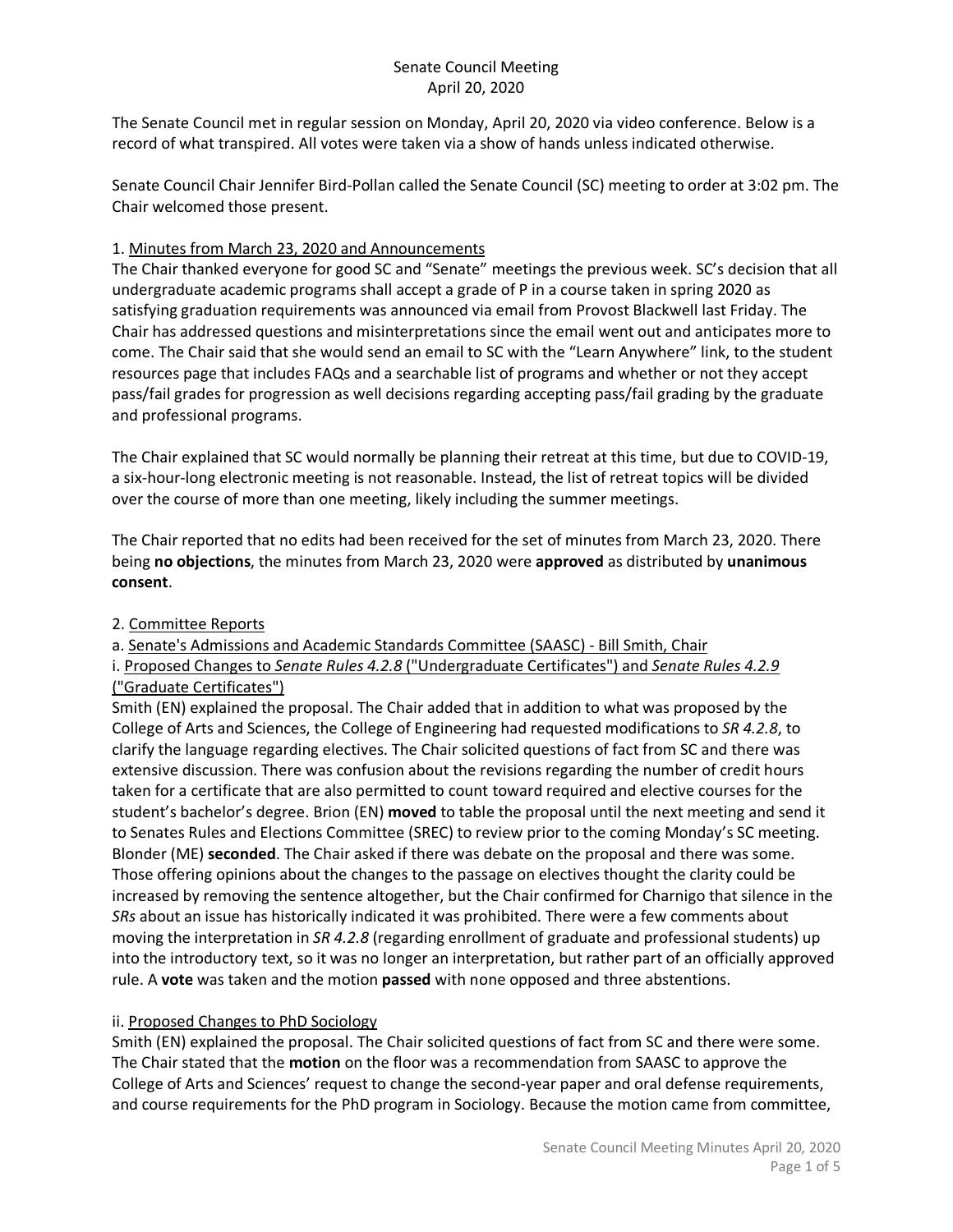no **second** was needed. The Chair asked if there was debate on the proposal. There was none. A **vote** was taken and the motion **passed** with none opposed.

#### iii. Proposed Changes to Bachelor of Liberal Studies

Smith (EN) explained the proposal. The Chair solicited questions of fact from SC and there were some. The Chair stated that the **motion** on the floor was a recommendation from SAASC approve the College of Arts and Sciences request to: 1) change the Graduation Composition and Communication Requirement; 2) move the traditional Bachelor of Liberal studies program to a fully online degree; and 3) remove the admissions requirement of 45 credit hours prior to declaring the major. Because the motion came from committee, no **second** was needed. The Chair asked if there was debate on the proposal. There was none. A **vote** was taken and the motion **passed** with none opposed and one abstention.

## b. Senate's Academic Programs Committee (SAPC) – Aaron Cramer

## i. Proposed Changes to BA/BS Geography

Cramer(EN) explained the proposal. The Chair solicited questions of fact from SC and there were none. The Chair stated that the **motion** on the floor was a recommendation from SAPC that the University Senate approve the significant changes to the BA/BS: Geography, in Department of Geography within the College of Arts and Sciences. Because the motion came from committee, no **second** was needed. The Chair asked if there was debate on the proposal. There was none. A **vote** was taken and the motion **passed** with none opposed.

## ii. Proposed New University Scholars Program between the BSEE Electrical Engineering and MSEE Electrical Engineering

Leslie Vincent (BE) explained the proposal. The Chair solicited questions of fact from SC and there were none. The Chair stated that the **motion** on the floor was a recommendation from SAPC that the University Senate approve the establishment of a new University Scholars Program:BSEE Electrical Engineering and MSEE Electrical Engineering, in the Department of Electrical and Computer Engineering within the College of Engineering. Because the motion came from committee, no **second** was needed. The Chair asked if there was debate on the proposal and there was some. A **vote** was taken and the motion **passed** with none opposed and one abstention..

## iii. Proposed New University Scholars Program between the BSME Mechanical Engineering and PhD Mechanical Engineering

Cramer (EN) explained the proposal. The Chair solicited questions of fact from SC and there were some. The Chair stated that the **motion** on the floor was a recommendation from SAPC that the University Senate approve the establishment of a new University Scholars Program: BSME Mechanical Engineering and PhD Mechanical Engineering, in the Department of Mechanical Engineering within the College of Engineering. Because the motion came from committee, no **second** was needed. The Chair asked if there was debate on the proposal. There was none. A **vote** was taken and the motion **passed** with none opposed.

## iv. Proposed Changes to BSHPS Plant and Soil Science

Cramer(EN) explained the proposal. The Chair solicited questions of fact from SC and there were some. The Chair stated that the **motion** on the floor was a recommendation from SAPC that the University Senate approve the significant change to the BSHPS: Plant and Soil Science, in Department of Horticulture within the College of Agriculture, Food and Environment. Because the motion came from committee, no **second** was needed. The Chair asked if there was debate on the proposal. There was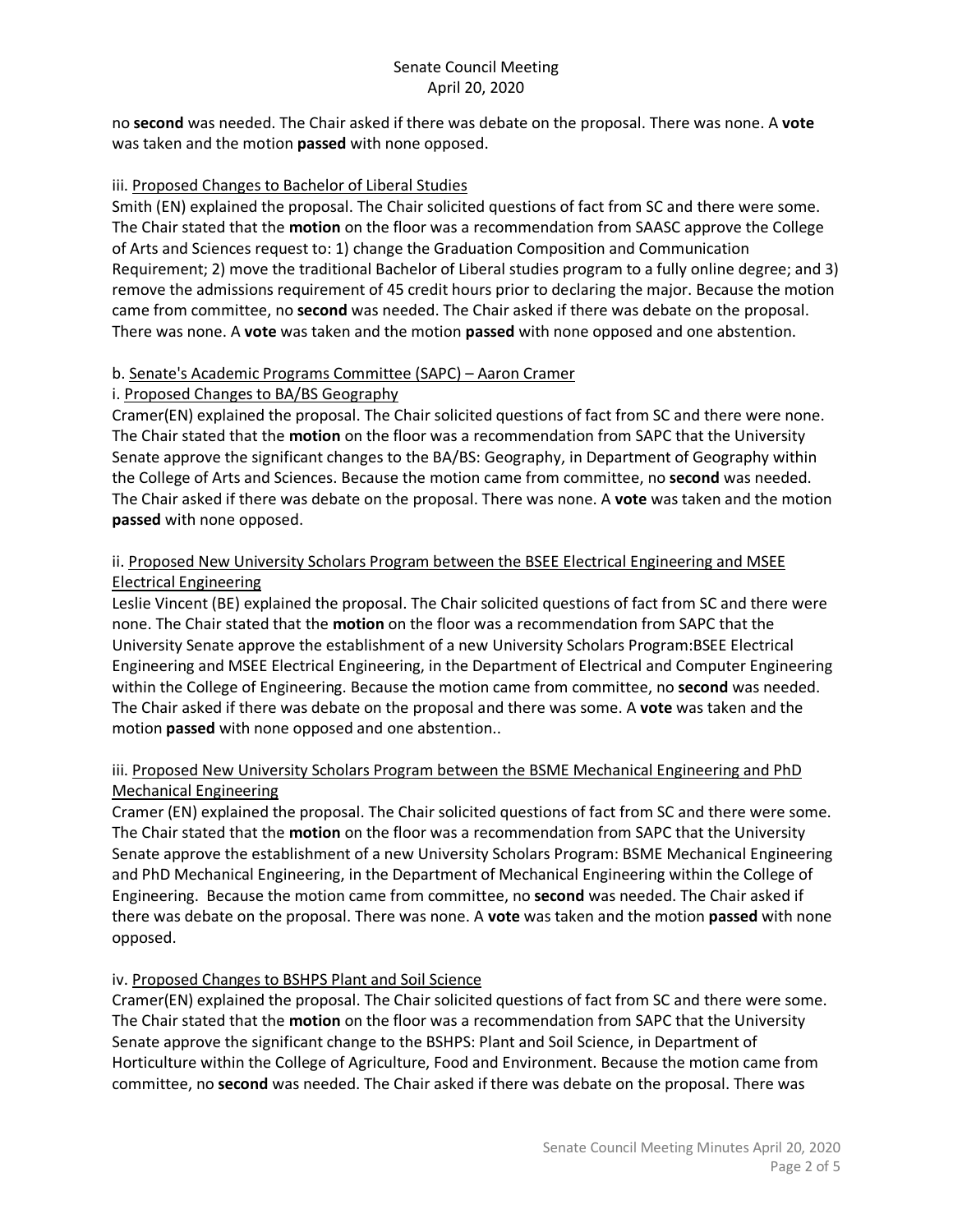#### none. A **vote** was taken and the motion **passed** with none opposed.

#### 3. Postbaccalaureate International Students

The Chair welcomed Graduate School Interim Dean Brian Jackson. Dean Jackson explained that they are seeking guidance about admission of international students residing in their home country to be admitted in post-baccalaureate status for the purpose of enrolling in one (or more) online UK courses. All standard POBA academic admissions requirements would be applied. The applicant would be required to demonstrate English language proficiency through the submission of official TOEFL or IELTS scores that meet the Graduate School minimum requirements.

Grossman (AS) commented that it is within the Graduate School's own authority to approve and move forward and SC agreed. Jackson confirmed for Cramer that international students here domestically who were non-native speakers are alreadyrequired to submit TOEFL or IELTS scores.

#### 4. Spring Effective Dates for New Certificates

The Chair explained that many programs are anxious about the status of certificate proprosals during the spring because they want a fall start date. If the proposals are not approved in time during the spring, they must wait until fall of the next year for an effective date. Because of this, the Chair consulted with Assistant Provost for Strategic Planning and Institutional Effectiveness Annie Davis Weber to see if there are any accreditation requirements that would prevent new certificate programs from beginning in the spring semester, in addition to the existing standard of beginning all new programs, including new certificate programs, in the fall semester. Weber reported that there are no restrictions from any bodies outside UK. The Chair also consulted with others around campus and found that historically it has been a problem because the Bulletin is published only once a year. She clarified a few times that she was only speaking about new certificates, not new degree programs.

The Chair suggested exploring the option of allowing programs to making new certificate programs effective for spring (instead of just fall) and asked SC for their thoughts. The Board of Trustees (Board) does not review proposals for new certificates but the Chair asked the faculty trustees if they had any thoughts about how the Board would think about it. Blonder (ME) and Grossman (AS) both said that the Board would support allowing spring effective dates for new certificates if it is in the best interest of the University. There was also some discussion about possible barriers to implementation. University Registrar Kim Taylor explained that the Bulletin would continue to be updated once a year in the fall. Grossman (AS) pointed out that even if the Bulletin isn't updated throughout the year, there was nothing to preclude a certificate program from being approved and ready for students to enroll in January.

There was additional discussion. In response to comments from Cantrell (ED) about the Bulletin being a contract with the student regarding program requirements, the Chair noted that if a certificate began in January, it would be appropriate to prepare an information sheet to students that included the Senateapproved details that would end up in the Bulletin, anyway. There was additional discussion but no objections to newly allowing new certificates to be effective for spring (and fall).

#### 5. Renewal of Ombud Term for 2020-21

The Chair informed SC that Academic Ombud Kaveh Tagavi (EN) is eligible for reappointment for the 2020-2021 term and asked for their thoughts. Charnigo (AS) **moved** to endorse Kaveh Tagavi for a second term as the Academic Ombud. Brion **seconded**. The Chair asked if there was debate and there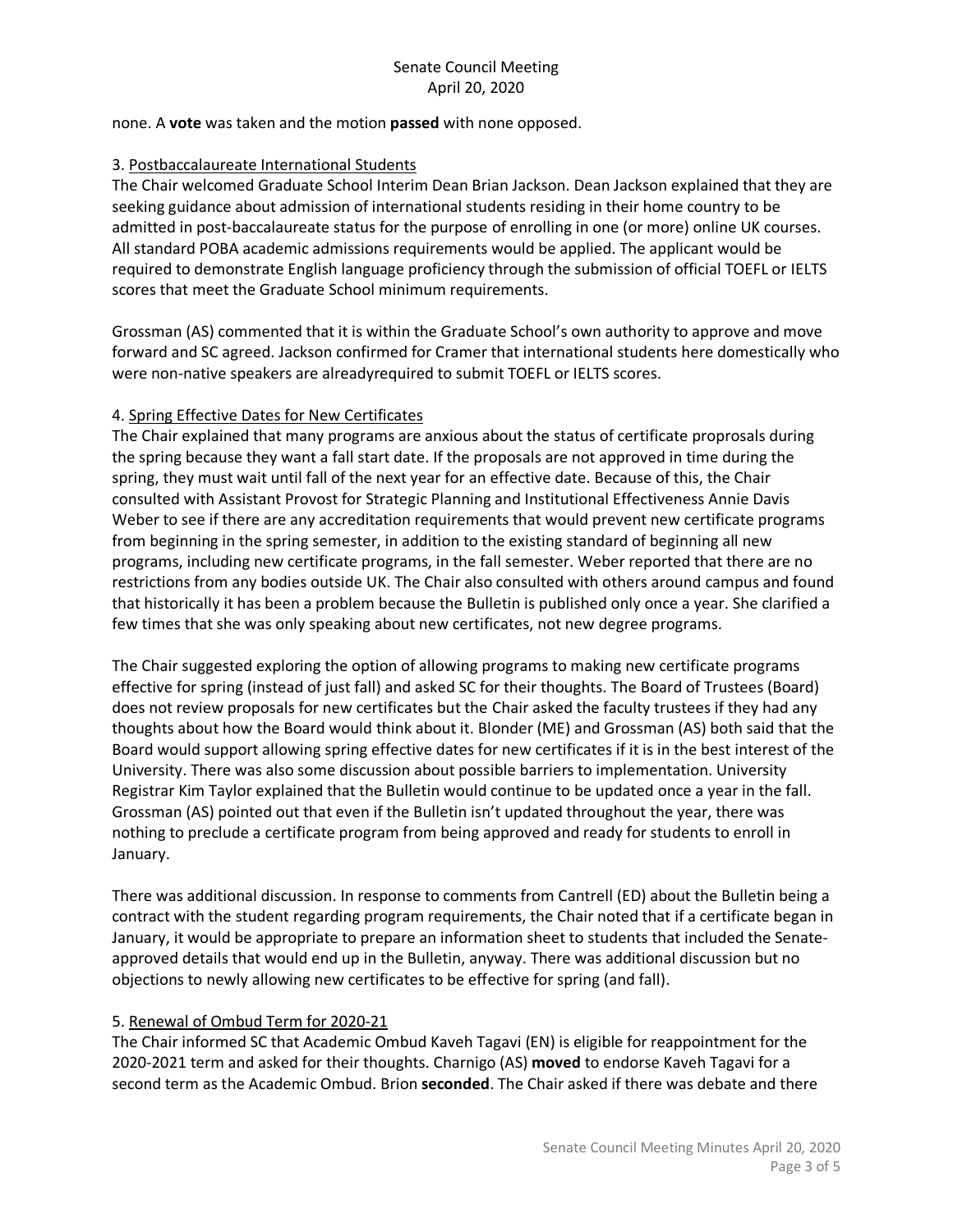was none. A **vote** was taken and the motion **passed** with none opposed.

#### 6. Special Senate Council Meeting Roundtable (Time Permitting)

The Chair solicited comments from SC members about the special SC meeting. Grossman (AS) thought the meeting went smoothly and he was glad to see participation from senators. The Chair thanked everyone for their participation and asked them to let her know if they have any thoughts.

#### 7. COVID-19 Ongoing Policy Discussion

The Chair explained that *SR 5.3.2.2* addresses probation and suspension for undergraduate students whose cumulative GPA falls below 2.0 for two semesters. This may cause students to be put on probation if they elect to take all classes pass/fail during the spring 2020 semester due to COVID-19 because pass/fail classes are not factored into a student's GPA. Students already on probation are not allowed to take courses as pass/fail so if this is enforced for spring 2020, the students most at risk will be affected. The consensus around campus is to not enforce the rule for the spring 2020 semester and many people have reached out for guidance.

There was extensive discussion about suspending the probation and suspension policies for the spring 2020 semester. Grossman (AS) **moved** that for purposes of determining if undergraduate students are on probation or suspended, spring and summer 2020 shall not be considered in those calculations. Hamilton (SGA) **seconded**. The Chair asked if there was debate. There was discussion about whether to include the summer semester and students who do not take all their classes as pass/fail.

Soult (AS) moved a **substitute motion,** that for purposes of determing if undergraduate students are on probation or suspension, spring 2020 shall not be considered in those calculations. Vincent (BE) **seconded**. The Chair asked if there was debate. There was discussion about the possible implications to students' financial aid and the consequences of tabling the discussion until more input can be gathered. There was also discussion about giving students a mechanism to get off of probation if they are already on it. There was concern about how cumulative GPA will be affected in the future.

Associate Dean of Advising Ruth Beattie (AS) explained that colleges get a report at the end of each semester with students in good standing, currently on probation, newly eligible for probation, and newly eligible for suspension. They review the students on a case-by-case basis and putting a student on probation can allow for interventions to helpl the student, if necessary. Beattie said that Arts and Sciences did not plan to suspend any students for academic performance in spring 2020. However, colleges do not currently have any discretion under the Senate Rules regarding putting students on probation.

There was more discussion about possible scenarios that students in different situations might face.

Brion (EN) moved a **substitute motion,** that grades recorded during spring 2020 will not be used to suspend undergraduate students. Grossman (AS) **seconded**. The Chair asked if there was debate. There was discussion about tabling the motion and also about the short amount of time left during the spring 2020 semester for students to make decisions.

Cramer (EN) suggested that students could be suspended if:

1. They fail to earn a 2.0 term GPA for any term (excluding spring 2020) while on probation;

2. They have three consecutive UK terms (excluding spring 2020) in which their cumulative GPA remains below 2.0; or